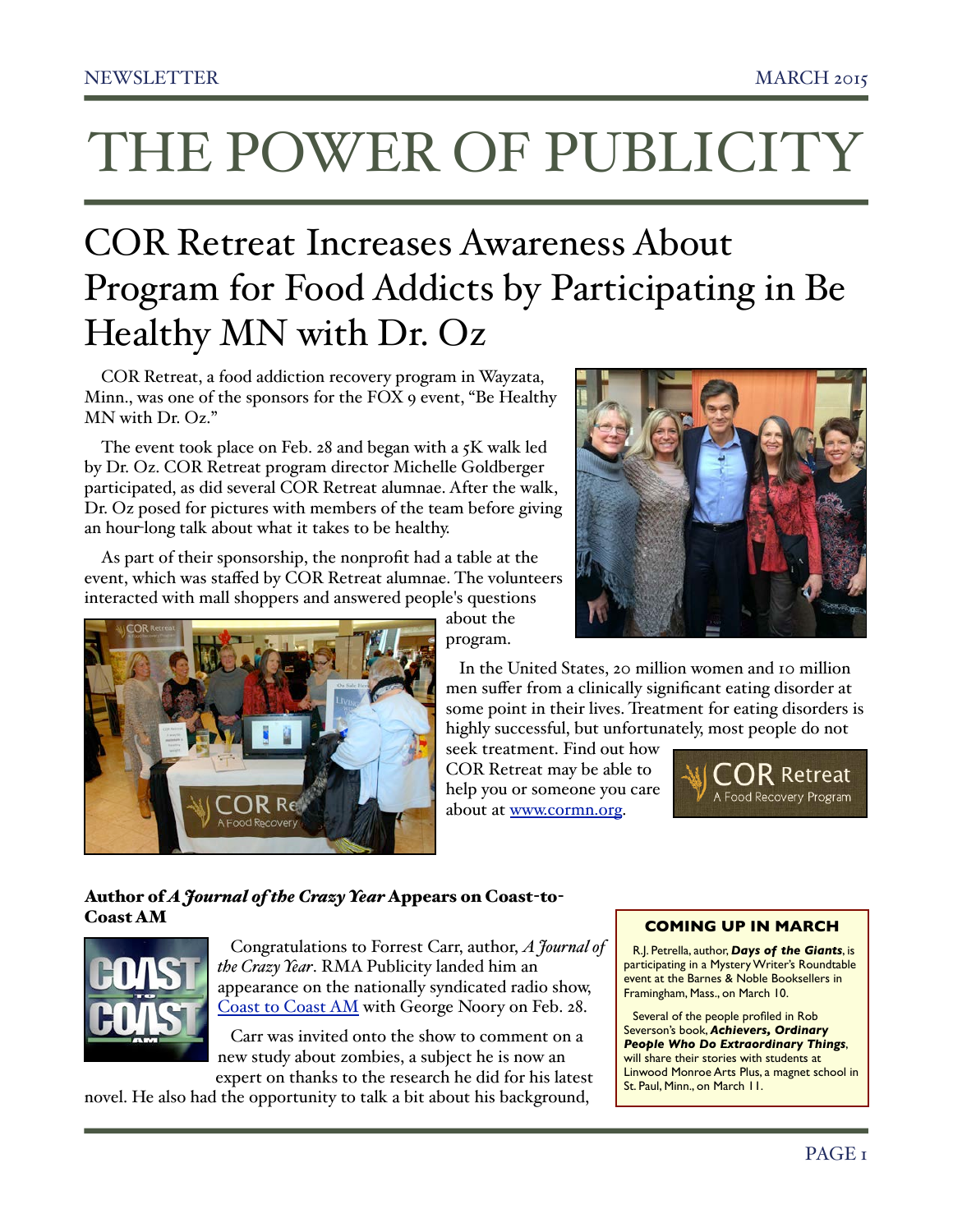### NEWSLETTER MARCH 2015

and how 30 years in the news business inspired the book he wrote.



 Earlier in the month, on Feb. 18, Carr also shared his story on the show, [Write On! Four](http://stream.publicbroadcasting.net/production/mp3/national/local-national-1038652.mp3)  [Corners in Albuquerque.](http://stream.publicbroadcasting.net/production/mp3/national/local-national-1038652.mp3) On Feb. 12, he was interviewed on KXYL-AM (Brownwood, TX), on Feb. 10 he was interviewed on radio station [WTIS](http://www.rmapublicity.com/images/stories/Audio/A%20Journal%20of%20the%20Crazy%20Year%20-%20WTIS%20Radio,%20Tampa%20-%20February%2010,%202015.mp3)-AM (Tampa). In addition, a review of his book is pending in the Arizona Daily Star.

 *A Journal of the Crazy Year* begins with the main character, John Cruz, waking up in a mental hospital. He has no memory of how he got there, and soon learns he has been there for three years. The story follows John as he is released from the institution into the

care of his wife, Maria.

It isn't long before John comes to the realization that Maria is one of the few "sane" people remaining in the world who has not turned into a zombie. The "insane," himself included, seem to be immune to the malady that threatens to destroy humanity. The odds may be against him, but John vows to do whatever it takes to protect the love of his life from certain doom.

Learn more about the science-fiction novel or purchase your copy at [www.ForrestCarr.com.](http://www.ForrestCarr.com)



### *Saudi Girl Barbara* Author's Letter to the Editor Appears in the New York Times



 Because of all the competition from national and international news stories, securing coverage about your book in such major publications as the Wall Street Journal and New

York Times can be difficult. However, RMA Publicity found another way into one of the big papers for Barbara R. Hauser, author, *Saudi Girl Barbara*.

 Hauser let us know about a story in the paper she did not agree with regarding Saudi Arabia. We encouraged her to write a letter to the editor, submitted it on her behalf, and that letter got published in the paper. Here



[is a link to the letter](http://www.nytimes.com/2015/02/16/opinion/women-in-saudi-arabia.html?_r=0) Barbara wrote.

Nicely done Barbara! Congratulations on the great exposure for your book.

### *Mommy Are We Rich?* Author Interviewed on Mom Talk Radio



 Suzy Peterfriend, co-author, *Mommy Are We Rich? Talking to Children About Family Money*, was interviewed on [Mom Talk Radio](http://www.rmapublicity.com/images/stories/Audio/Mommy%20are%20we%20Rich%20-%20Mom%20Talk%20Radio%20-%20February%2022,%202015.mp3) on Feb. 22. Peterfriend and show host Maria Bailey discussed how to talk about family money with children at different ages.

 Peterfriend specializes in working with high profile American families, as well as those who have relocated to the

United States from other countries and still have a global presence. Her interest in this area expanded when two matriarchs she worked with lost their husbands and became instant CEOs of international businesses. Peterfriend helped them educate the next generation on best business practices and developed a mission statement for the families on their philanthropic endeavors.

Learn more about the book she co-wrote with fellow internationally recognized advisor to global families Barbara R. Hauser at [www.MommyAreWeRich.com.](http://www.MommyAreWeRich.com)

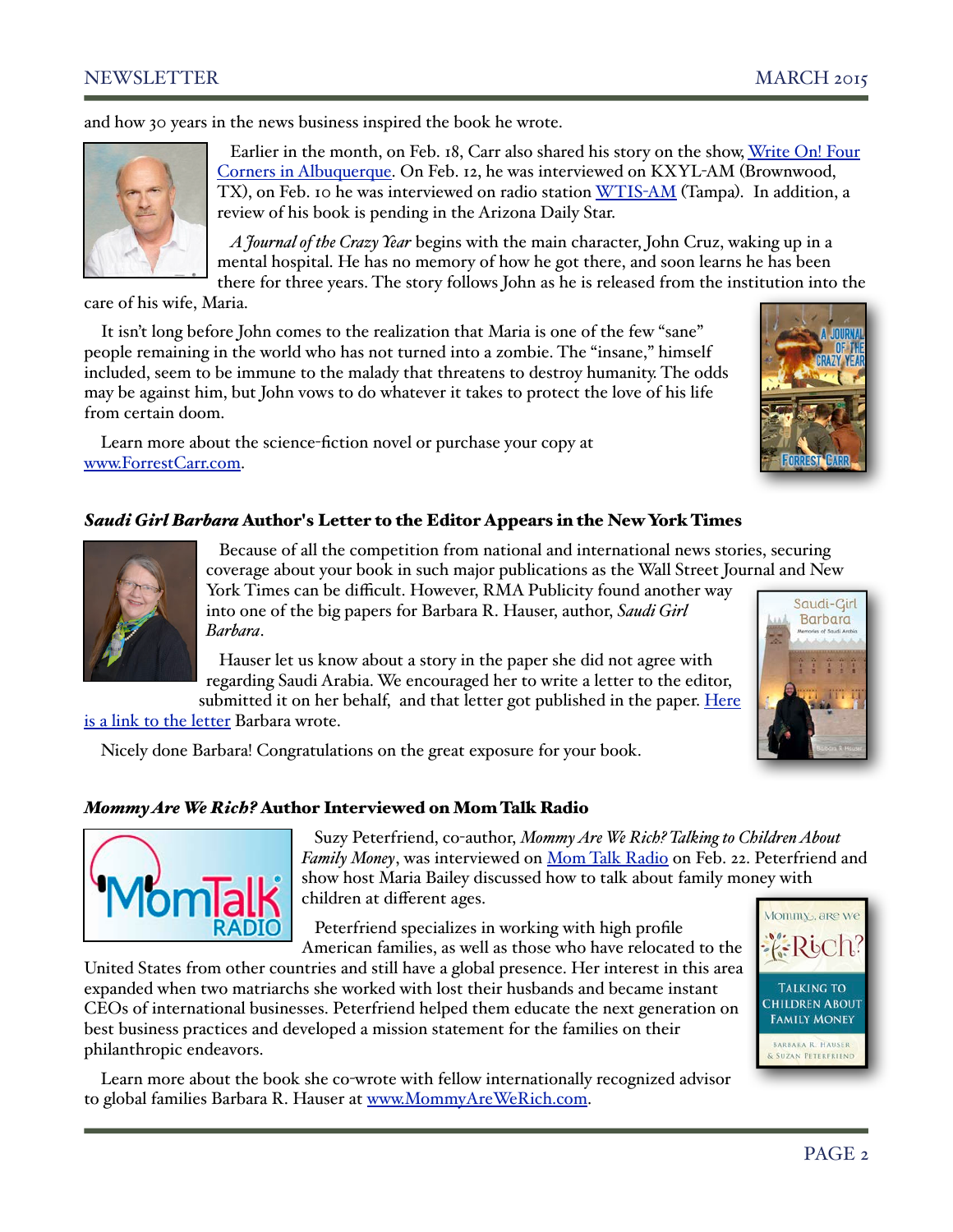### Strong Media Coverage for the Unofficial Launch of *Faraway: A Suburban Boy's Story as a Victim of Sex Trafcking*

The book doesn't officially launch until April, but word is already out about *Faraway: A Suburban Boy's Story as a Victim of Sex Trafficking*.

Authors R. Kevin Kline and Dan Maurer spoke at the Wartburg Theological Seminary in Dubuque, Iowa on Feb. 24, and RMA Publicity



secured media coverage of their event.

Pastor Kline was interviewed by **KDTH-AM** in Dubuque and a 2-minute story about the book and event aired on NBC affi[liate KWWL](https://www.youtube.com/watch?v=66S8ORx-WWg&list=UU6JzZuzFCOx-deoKBW6DKqA) in Cedar Rapids that evening.

Kline is hoping his memoir, *Faraway - A Suburban Boy's Story as a Victim of Sex Trafficking*, which is about

what happened to him on the streets of St. Louis, Missouri in 1975, will help lead to the creation of resources that will help the young male victims of sex trafficking. Kline and Maurer teamed up to write *Faraway* after Kline shared his story with Maurer, a Wartburg alumn who specializes in writing transformative stories under the Dan the Story Man brand.

Faraway is Kline's first book and Maurer's second. His first, *[Sobriety: A Graphic Novel](http://www.danthestoryman.com/purchase-here)*, was released by Hazelden Publishing last year.

More information about *Faraway* can be found on the website, [www.Faraway](http://www.Faraway-Book.com)-Book.com.

# .<br>A Suburban Boy's Story<br>a Victim of Sex Trafficking ARAWAY





 The campaign to get some national attention for *Sobriety: A Graphic Novel* by Dan Maurer of St. Paul is now underway. [Here is a link](http://www.prnewschannel.com/2015/02/16/helping-addicts-overcome-addiction-with-a-new-kind-of-teaching-tool/) to an article RMA Publicity wrote about the benefit of using comics as teaching tools. It is being distributed by PR News Channel.

 *Sobriety: A Graphic Novel* presents the Twelve Step recovery process in comic strip form. The story takes place as five addicts in recovery share their stories. Learn more about the book, which was published by Hazelden Publishing at [www.DantheStoryMan.com.](http://www.danthestoryman.com/purchase-here)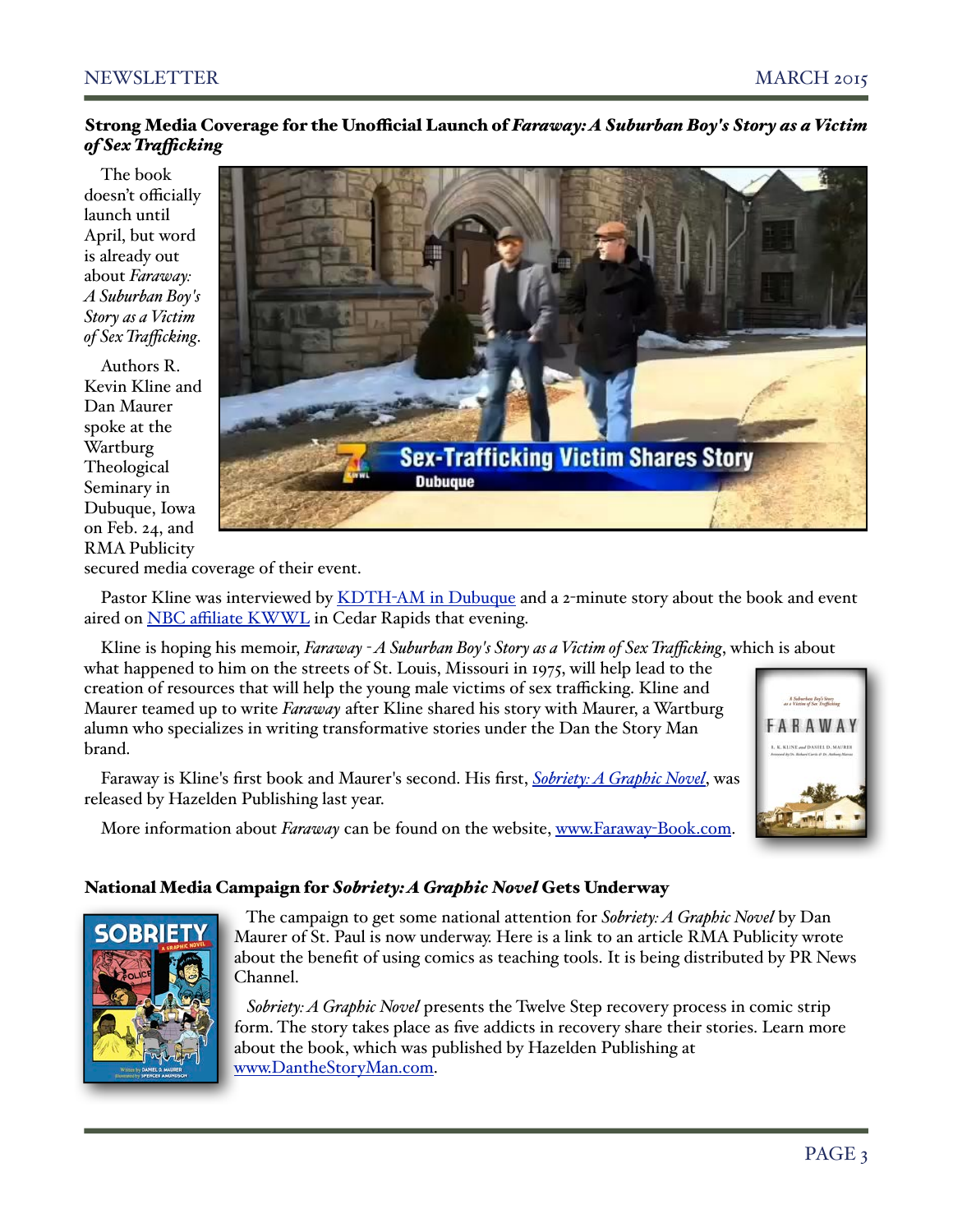**Three Authors RMA Publicity Works with Featured in Valentine's Day Related Interviews the Week of Feb. 8 – 14**

The Valentine's Day holiday delivered some great publicity opportunities for three of RMA Publicity's authors.



 Sandra Novacek, publisher, *[Border Crossings: Coming of Age](http://www.charlesnovacekbooks.com/)  [in the Czech Resistance](http://www.charlesnovacekbooks.com/)*, was interviewed on Feb. 11 on [Xtra 99 in Norfolk, Va.,](http://www.rmapublicity.com/images/stories/Audio/Border%20Crossing%20-%20WXGM%20Radio,%20Norfoolk%20-%20February%2011,%202015.mp3) Feb. 12 on [WINT](http://www.rmapublicity.com/images/stories/Audio/Border%20Crossings%20-%20WINT%20Radio%20Willoughby,%20OH%20-%20February%2012,%202015.mp3)-AM in [Willoughby, Ohio,](http://www.rmapublicity.com/images/stories/Audio/Border%20Crossings%20-%20WINT%20Radio%20Willoughby,%20OH%20-%20February%2012,%202015.mp3) and Feb. 13 on WDPN-[AM in Cleveland,](http://www.rmapublicity.com/images/stories/Audio/Border%20Crossings%20-%20WDPN%20Radio,%20Cleveland%20-%20February%2013,%202015.mp3)  [Ohio.](http://www.rmapublicity.com/images/stories/Audio/Border%20Crossings%20-%20WDPN%20Radio,%20Cleveland%20-%20February%2013,%202015.mp3) In addition, The Daily

Press & Argus newspaper printed the story, [Devoted woman self](http://www.livingstondaily.com/story/news/local/community/hartland/2015/02/14/devoted-woman-self-publishes-husbands-wwii-memoir/23406769/)-publishes husband's [WWII memoir.](http://www.livingstondaily.com/story/news/local/community/hartland/2015/02/14/devoted-woman-self-publishes-husbands-wwii-memoir/23406769/)

Novacek shared the story behind how her book came to be. She self-published the awardwinning memoir as a gift to her husband, Charles, whose dying wish was to share his story with the world.

David Bosselmann, author, *[Penroe: In Another Field Without](http://www.penroe.net/)  [Time](http://www.penroe.net/)*, shared his story with listeners on PowerTalk 1210 in [Tucson, AZ.,](http://www.rmapublicity.com/images/stories/Audio/Penroe%20-%20Power%20Talk%20Radio,%20Tucson%20-%20February%2013,%202015.mp3) on Feb. 13. Bosselmann's book is a tribute to his wife, Penny, who died of ovarian cancer in 2007.





 And Wynne Dalley, author of the etiquette guides, *[Be](http://www.tellmepress.com/)  [Cool & Confident: A Guide for](http://www.tellmepress.com/)  Girls* and *[Be Cool & Confident:](http://www.tellmepress.com/)  [A Guide for Guys](http://www.tellmepress.com/)*, shared etiquette tips with radio listeners of the [Louie b Free](http://www.rmapublicity.com/images/stories/Audio/Be%20Cool%20and%20Confident%20-%20Louis%20B%20Free%20Show%20Youngstown,%20OH%20-%20February%2012,%202015.mp3)  [show in Youngstown, Ohio](http://www.rmapublicity.com/images/stories/Audio/Be%20Cool%20and%20Confident%20-%20Louis%20B%20Free%20Show%20Youngstown,%20OH%20-%20February%2012,%202015.mp3)  on Feb. 12. and [WRVA](http://www.rmapublicity.com/images/stories/Audio/Be%20Cool%20and%20Confident%20-%20WRVA%20Radio,%20Richmond%20-%20February%2013,%202015.mp3)-AM in

[Richmond, Va.,](http://www.rmapublicity.com/images/stories/Audio/Be%20Cool%20and%20Confident%20-%20WRVA%20Radio,%20Richmond%20-%20February%2013,%202015.mp3) on Feb. 13 She offered tips for guys and gals on date etiquette. She was also interviewed this month for the article, [Mass](http://www.sfchronicle.com/bayarea/article/Mass-transit-riders-breaking-laws-of-motion-6084236.php%23/0)  [transit riders breaking laws of motion,](http://www.sfchronicle.com/bayarea/article/Mass-transit-riders-breaking-laws-of-motion-6084236.php%23/0) that appears in the Feb. 16 issue of the San Francisco Chronicle.

RMA Publicity secured all of the media placements mentioned above.

### Minnesota Artist Shares Her Story of Mental Illness with High School Students in Minneapolis



 Mental illness is an issue the majority of high school students have never experienced or witnessed for themselves, but on Feb. 11, students at South High School in Minneapolis met a local woman who has lived with manic depressive disorder and anxiety most of her life.

 Edina, Minn., resident Polly Norman shared her personal experience with the students, and amazed them by explaining how her mental illness has actually stimulated her to explore and navigate to a successful art career and the discovery

of her own artistic process. Norman shares the journey she has traveled through her new book, *Dances Through Glass*, which is a 25-year retrospective of her work.

Norman started her art career spending a decade photographing dancers at Ballet Arts Minnesota. This led to the creation of her signature work: dancey abstract works using architectural glass block.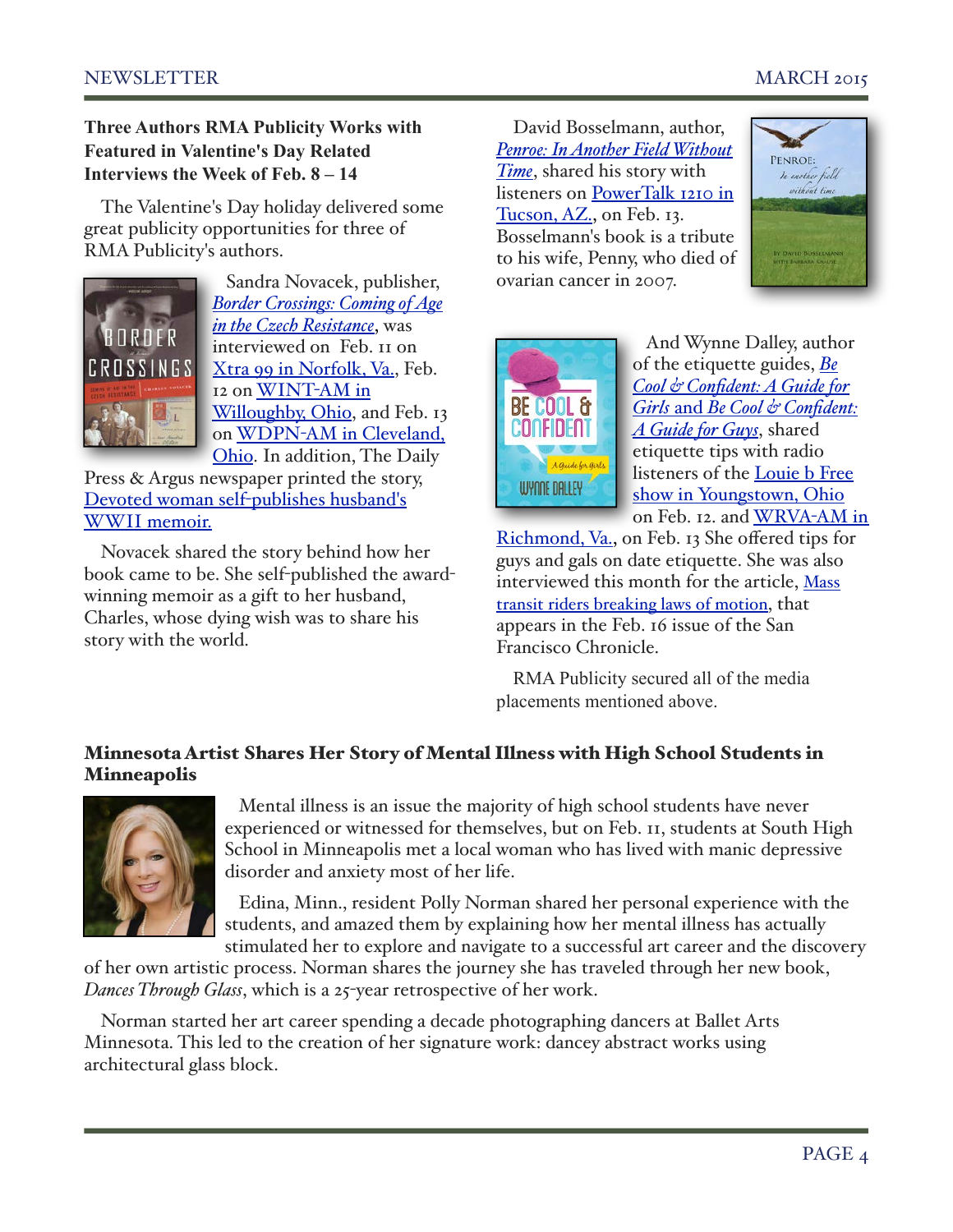### NEWSLETTER MARCH 2015

Norman shared how moving back and forth from a manic state into depression and everything in between actually helped her come up with ideas that flowered into a unique artistic process of her own invention. So she says, "There is a positive that comes out of all of this."

During her visit, Norman also touched on the fear and taboo surrounding psychiatric medications, which she feels are absolutely necessary for some people with mental illnesses, and she encouraged students to seek help if they are having problems. "Many times you just can't do it yourself," she said.

Norman went on to encourage kids to take advantage of their school counselors and the resources at their hands.

The talk was held in conjunction with the school's Silver Ribbon Campaign, a new program in which speakers come to the school to talk about their mental illnesses. The program is designed to enlighten and help remove the stigma surrounding mental illness. To learn more about Polly Norman's art, visit [www.PollyNormanArt.com.](http://www.PollyNormanArt.com)

### Wise Ink Creative Publishing Founders Featured in March Edition of Minnesota Women's Press





 The article profiles the women's backgrounds, and tells the story of how their company came to be. Learn more about the services Wise Ink offers at [www.WiseInkPub.com.](http://www.WiseInkPub.com)

secured the placement.

### *Rapture of the Deep* Gets Media Attention in Iowa

A story about Pastor Dave Grindberg's latest project was published in Iowa's Dayton Leader newspaper on Feb. 24, and on Feb. 20, he was interviewed on KVFD [Radio in Fort Dodge, Iowa.](http://www.rmapublicity.com/images/stories/Audio/Rapture%20of%20the%20Deep%20-%20KVFD%20Radio,%20Fort%20Dodge%20-%20February%2020,%202015%201.mp3)

Grindberg has a new novel out titled *Rapture of the Deep*. His is a story of a story of tragedy and redemption, issues he is very familiar with as the Senior Pastor at St. Olaf Lutheran Church in Ft. Dodge, Iowa. He also shared details about a writing project he is working on with confirmation students at his church.

Learn more about Pastor Grindberg's work at [www.DavidGrindberg.com.](http://www.DavidGrindberg.com)



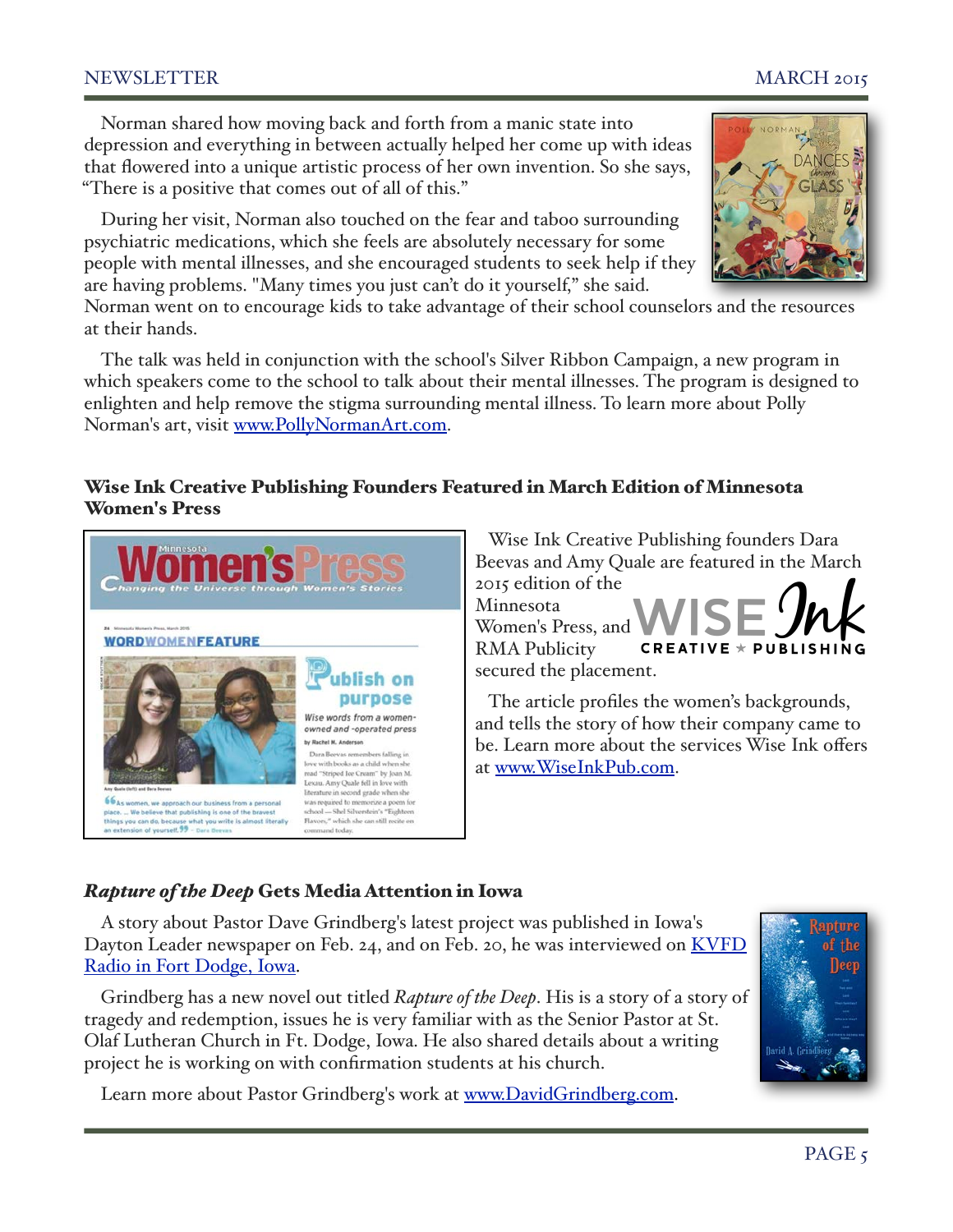### Stories About Klosterman's Book on Investing All Over the Internet



 RMA Publicity's press release about the new book, *The Four Horsemen of the Investor's Apocalypse* by Robert

Klosterman, CFP and founder of White Oaks Wealth Advisors, Inc., is now live all over the Internet thanks to a Business Wire release.

 Here is a look at the article as it ap[pe](http://finance.yahoo.com/news/financial-planners-book-removes-mystery-120000127.html)ars on [Marketwatch.com.](http://www.marketwatch.com/story/financial-planners-new-book-removes-the-mystery-behind-how-the-financial-markets-work-2015-01-27) It is also up o[n](http://finance.yahoo.com/news/financial-planners-book-removes-mystery-120000127.html) [Yahoo Finance! a](http://finance.yahoo.com/news/financial-planners-book-removes-mystery-120000127.html)nd a number of other high traffic websites.



Learn more about the book at [www.InvestorsApocalyspse.com.](http://www.InvestorsApocalyspse.com)

### ALSO IN FEBRUARY ...



 The Minnesota College Savings Plan participated in two free workshops in the Twin

Cities to help families save for college in February. RMA Publicity secured stories about both of them in the news media. Here is a link to a story in the Feb. 26 edition of [Sun This Week Newspaper.](http://sunthisweek.com/2015/02/18/saving-for-college-event-slated-at-rasmussen-colleges-eagan-campus/)



 John Hohn, author, *Breached*, signed books at the Barnes & Noble in Winston Salem, N.C. on Feb. 28.

### MEDIA OPPORTUNITIES

If your book is relatable to any of the following events observed in March or April, let us know! RMA Publicity may be able to help you secure publicity in the print, broadcast and/or online media for your book.

### **March is...**

Credit Education Month National Caffeine Awareness Month National Cleanup Your ISA Act Month National Colorectal Cancer Awareness Month National Kidney Month National Nutrition Month Optimism Month

### **Also observed in Macrh…**

Read an eBook Week – Mar. 1- 7 National Day of Unplugging – Mar. 6 Organize Your Home Office Day – Mar. 10 Brain Awareness Week – Mar. 16-22 Forgive Mom and Dad Day – Mar. 18 Consider Christianity Week – Mar. 22-28 Tolkien Reading Day – Mar. 25 National Protocol Officers Week – Mar. 29 – Apr. 4

### **April is…**

Alcohol Awareness Month Defeat Diabetes Month Distracted Driving Awareness Month Emotional Overeating Awareness Month National Autism Awareness Month National Child Abuse Prevention Month National Sexual Assault Awareness and Prevention Month Prevention of Animal Cruelty Month School Library Month Stress Awareness Month Worldwide Bereaved Spouses Awareness Month

### **Also observed in April…**

National Love Our Children Day – April 4 National Dog Fighting Awareness Day – April 8 National Volunteer Week – April 12-18 Celebrate Teen Literature Day – April 16 Money Smart Week – April 18-25 World Book Night – April 23 National Teach Children to Save Day – April 24 World Healing Day - April 25